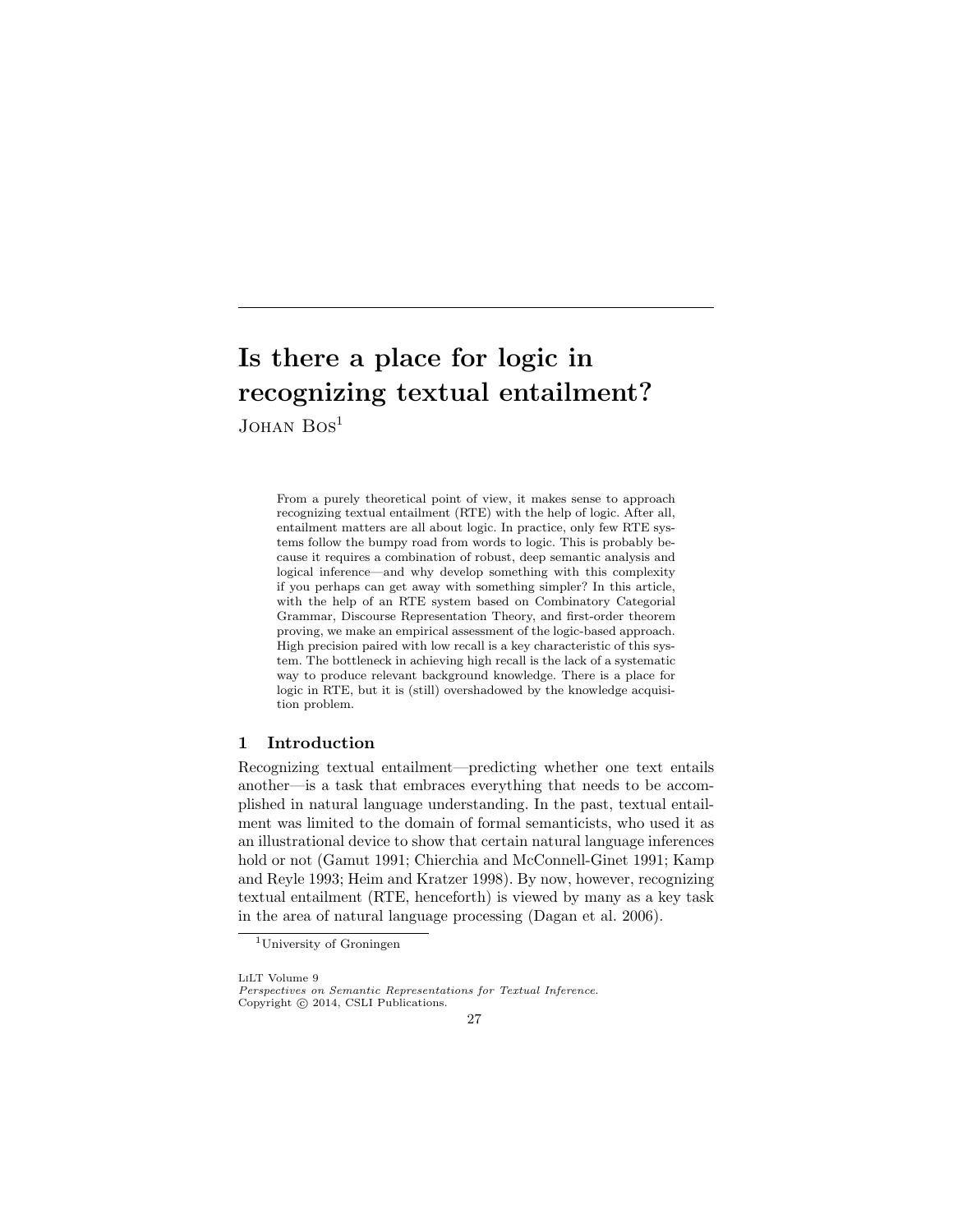In the early developments of approaches to RTE it soon became clear that RTE is an extremely difficult task: simple baseline systems based on textual surface features are hard to outperform by more sophisticated systems. Not only does one need a robust component that gives an accurate analysis of text, the use of external resources to inform the inference process are also essential to achieve a good performance on the standard RTE data sets.

Various approaches to RTE have been proposed, ranging from "shallow" methods working directly on the surface features of texts, to "deep" methods using sophisticated linguistic analyses. The formalism proposed in this article belongs in the latter category, and works by determining textual inferences on the basis of deductive logical inference. The idea is simple and rooted in the formal approaches to natural language semantics mentioned before: we translate the texts into logical formulas, and then use (classical) logical inference to find out whether one text entails the other or the other way around, whether they are consistent or contradictory, and so on.

Even though this idea itself sounds simple, its execution is not. In this article we describe a framework for textual inference based on first-order logic and formal theory. It comprises a system for RTE, Nutcracker, developed by myself over the years since the start of the RTE challenge (Bos and Markert  $2005$ ).<sup>2</sup> The input of this system is a text, and an hypothesis (another text). The output of the system is an entailment prediction for the hypothesis given the text. The system makes use of external theorem provers to calculate its predictions.

Performance on RTE data sets is measured in terms of recall (the number of correctly predicted entailments divided by the total number of text–hypothesis pairs given to a system) and precision (the number of correctly predicted entailments divided by the number of predictions made by the system). RTE systems based on logical inference tend to be low in recall and high in precision. This means that, currently, such systems ideally can play an important role in ensemble-based architectures of RTE systems, because they could complement simpler surface-based systems performing with higher recall and low precision.

The logical inference approach for RTE has been criticized by other RTE practitioners with respect to its low recall. However, in doing so, not always the correct explanation is given. MacCartney et al. (2006), for instance, write "few problem sentences can be accurately translated to logical form" when discussing Bos and Markert (2005), and al-

<sup>2</sup>The Nutcracker system has been briefly described by others (Balduccini et al. 2008), but never been the focus of publication itself. The source code of the system can be downloaded via the website of the C&C tools (Curran et al. 2007).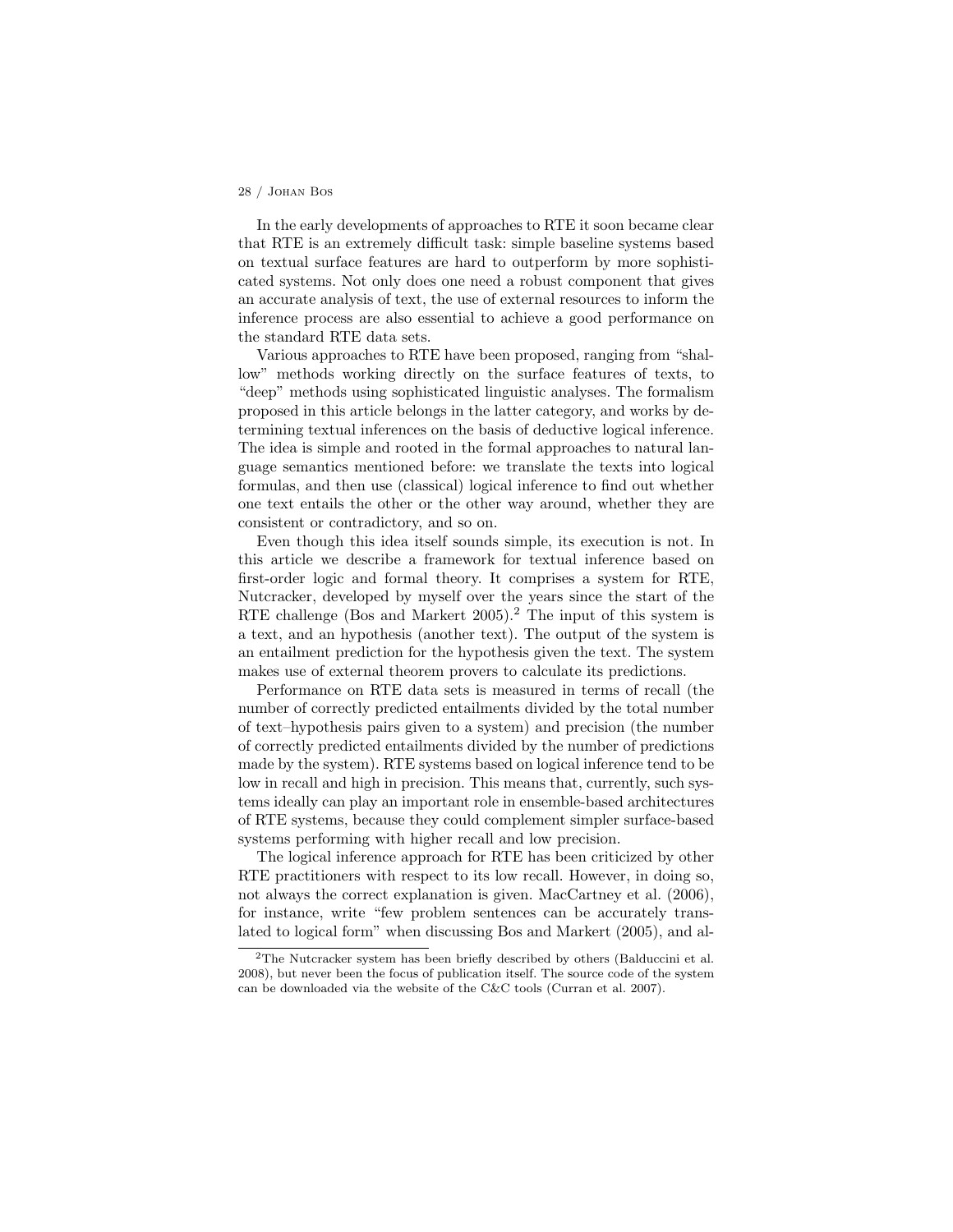though one could debate the notion of accurate translation, it is doubtful whether this is the main reason for the lack of recall in RTE systems using deductive inference. In fact, one of the aims of this article is to show that logical inference is a promising approach to RTE, despite its limitations.

The rest of this article is organized as follows. First we explain what we mean by semantic interpretation in the context of RTE, and what formalism is useful for doing so, both from a theoretical and practical perspective. Then we make the link to (modal) first-order logic, in preparation for the inference tasks required for RTE. We then show which inference tasks are useful for the RTE task, and point out that supplementary background knowledge is required to increase recall. Finally we present the details of the Nutcracker system, a complete implementation of an RTE system based on logical reasoning, and will return to address the issue why RTE systems based on logical inference show low recall, and what can be done about it.

## 2 Semantic Interpretation

The challenge of translating ambiguous text into unambiguous logical formulas is usually performed by a detailed syntactic analysis (with the help of a parser) followed by a semantic analysis that produces a logical form based on the output of the syntactic parser. For the purposes of RTE based on logical inference, the linguistic analysis needs to be reasonably sophisticated and at the same time offer high coverage. Its analysis needs to be sophisticated because a shallow analysis would not support the required logical inferences and hence sacrifice precision in performance. It needs to be robust and offer wide coverage to achieve a high recall in performance. As a practical rule of thumb, the loss in coverage should outweigh the gain in performance using deep linguistic analysis.

Due to the development of tree-banks in the past decades, many high-performing statistical parsers are available that offer broad coverage syntactic analysis for open-domain texts. The parser employed in our RTE system, the C&C parser (Clark and Curran 2004), combines speed and robustness with detailed syntactic analyses in the form of derivations of categorial grammar (Steedman 2001). Categorial grammar offers a neat way to construct formal meaning representations with the help of the  $\lambda$ -calculus (Bos 2008). Each basic syntactic category is associated with a basic semantic type, and using the recursive definition of categories and types, this also fixes the semantic types of complex syntactic categories. This results in a strongly lexically-driven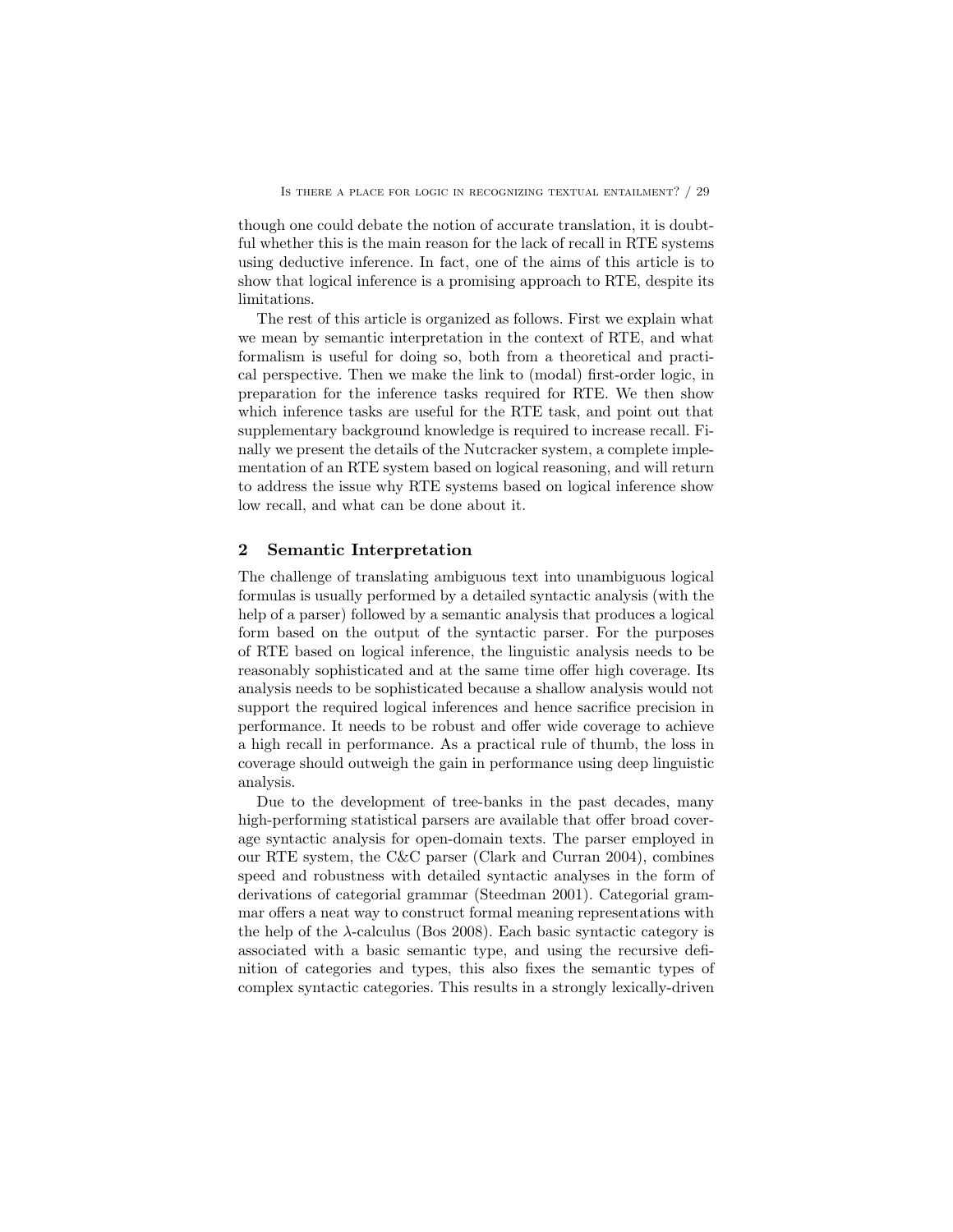approach, where only the semantic representations have to be provided for the lexical categories. Function application will take care of the rest and produce meaning representations for phrases beyond the token level, and eventually a complete meaning representation for the entire sentence will be produced.

Next we arrive at the choice of meaning representation language. This language needs to be capable of supporting logical inference, as well as being able to adequately describe natural language meaning. There is an uneasy and unsolved tension between expressiveness on the one hand and efficiency on the other. The formalisms proposed by linguists and philosophers are usually not computationally attractive most of them are based on higher-order formalisms and exceed the expressive power of first-order logic, and theorem proving for first-order logic is already undecidable (more precisely, first-order logic is known to be semi-decidable). Nevertheless, there are powerful theorem provers for first-order logic available developed by the automated deduction research community. Hence, given the state-of-the-art in automated reasoning, the choice of first-order logic as representation language seems a good compromise between the ability to perform logical inferences and the expressive power for representing meaning.<sup>3</sup>

The standard first-order formula syntax is not a convenient format for meaning analysis. Instead we use a variant of Discourse Representation Theory's DRSs, Discourse Representation Structures, graphically visualized as boxes (Kamp and Reyle 1993). DRT offers a representational way to deal with many linguistic phenomena in a principled way, including quantifiers, pronouns, negation, presupposition and events. Diverging from standard DRT, we adopt a neo-Davidsonian way for describing events, because this results in a lower number of background knowledge rules (meaning postulates) required to draw correct inferences.

Another issue worth emphasizing is that we work with fully specified logical forms, despite many efforts in the past twenty years to produce underspecified semantic interpretations, in particular with respect to scope of quantifiers and other scope-bearing operators. Semantic underspecification is not a feasible option, because it is unclear how theorem provers would work with underspecified representations — they expect ordinary first-order formulas as input. Even when scope is resolved with a "naive" algorithm following mostly the surface order of scope-bearing

 $3$ Note that, in our framework,  $\lambda$ -calculus, a higher-order logic, only plays a role in meaning composition, and is not used for the inference tasks required for textual entailment prediction. This is basically the same strategy as put forward by Blackburn and Bos (2005).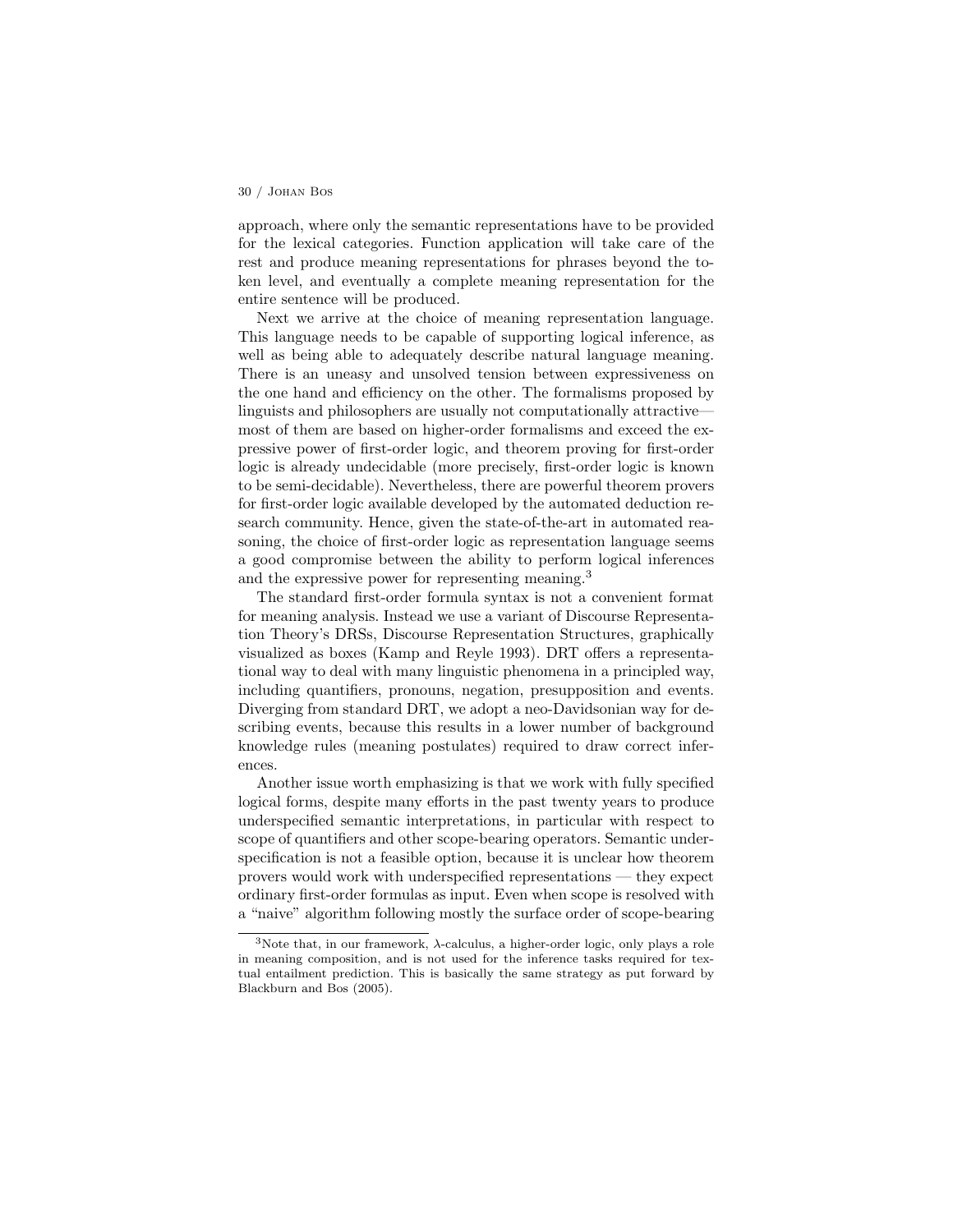operators, no harm seems to be done to the performance of RTE tasks. In fact, we have never encountered an example in the existing RTE data sets where correct scope resolution mattered for making a correct textual entailment prediction.

In sum: categorial grammar gives us a systematic and robust way to produce semantic representations from text; fully resolved first-order representations are a good practical choice for the basis of logical inference. In the next section we present how we produce such logical forms.

# 3 Semantic Representations and First-Order Logic

The RTE data sets consists of pairs of texts, and once we have established a method to produce semantic representations (DRSs in our case) for such pairs, we arrive at the problem of translating such DRSs into formulas of first-order logic (FOL). The result from this translation, FOL formulas, are given to a theorem prover to perform various inference tasks. One of them, the most important one, is to find out whether the text (T) entails the hypothesis (H). If the theorem prover then succeeds in finding a proof, we predict an entailment for this RTE pair. In this section we will discuss this translation, motivate the choice of theorem provers, and present basic results.

The standard translation from DRS to FOL (Muskens 1996, Kamp and Reyle 1993) is not suitable to RTE because it does not take modalities and embedded propositions into account. We will explain why this is a problem with the help of some examples. In Ex. 1, H is not entailed, because if John *thinks* that Mary smokes, it does not follow from this information that Mary does in fact smoke. Put differently, H contains new information, namely the fact that Mary smokes, which is information that cannot be deduced from T.

| <b>Example 1:</b> H is informative wrt $T$ |
|--------------------------------------------|
| <b>T</b> : John thinks that Mary smokes.   |

H: Mary smokes.

A more general observation for attitude verbs like *think* and *believe* is: if X thinks/believes that P, then it doesn't mean that P. In contrast, factive verbs like *regret* and *know* result in an entailment of their propositional complement (Ex. 2).

These are hand-crafted examples to illustrate the point, but note that real-world examples of modal contexts are abundant. Ex. 3 below shows an example from the RTE data set in which the modal construc-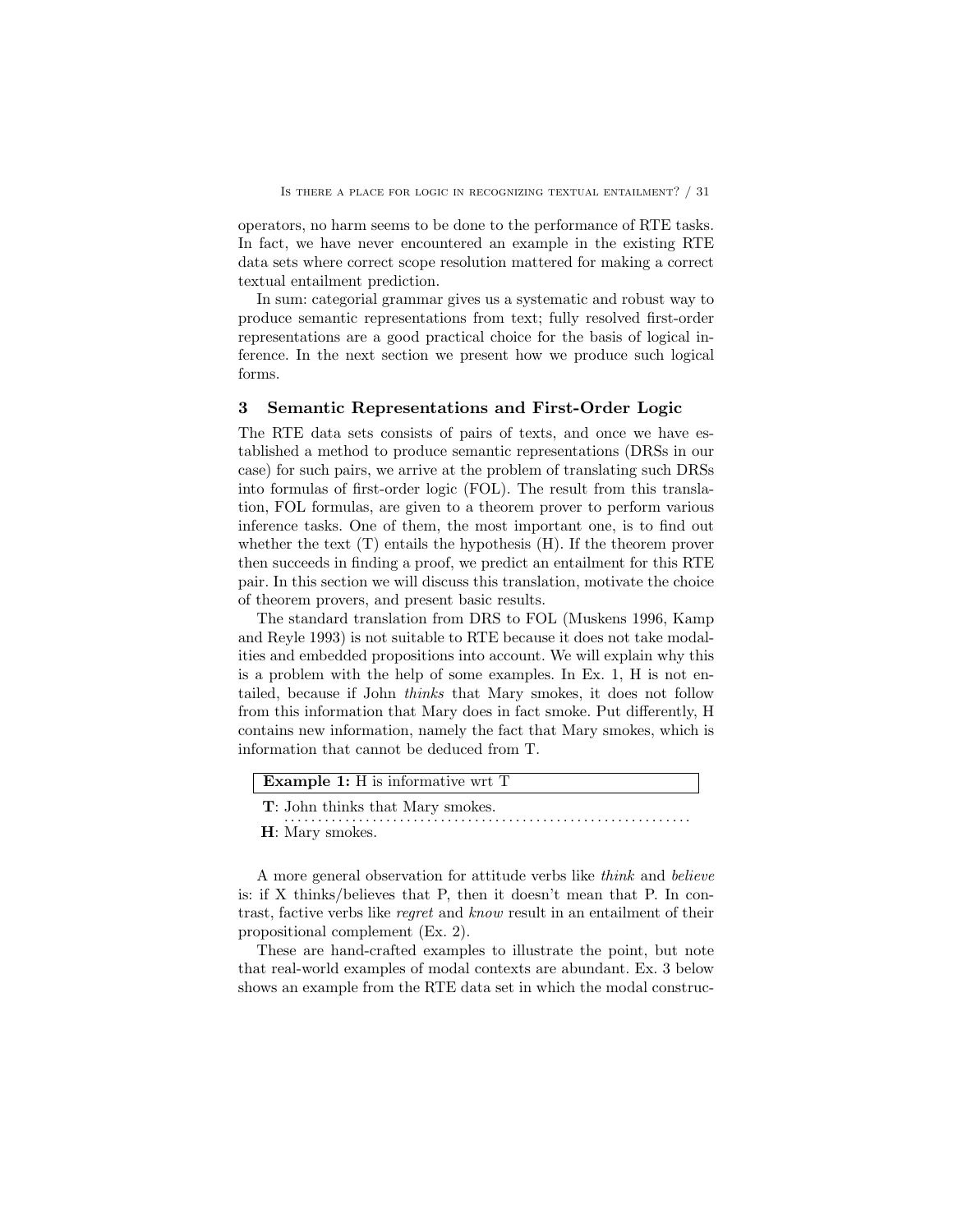32 / Johan Bos

 $\overline{\phantom{a}}$ 

| <b>Example 2:</b> H is entailed from T  |
|-----------------------------------------|
| <b>T</b> : John knows that Mary smokes. |
| <b>H</b> : Mary smokes.                 |

tion in T blocks the inference hypothesized in H. Ex. 4 below shows a T–H pair with a subordinated clause introduced by *when*.

| <b>Example 3:</b> H is informative wrt T                       |
|----------------------------------------------------------------|
| T: Leakey believed Kenya's wildlife, which underpins a tourist |
| industry worth Dollars 450m a year, could be managed in a      |
| profitable and sustainable manner.                             |
| <b>H</b> : Kenya's wildlife is managed in a profitable manner. |
|                                                                |

Example 4: H is entailed from T

- T: When an earthquake rumbled off the coast of Hokkaido in Japan in July of 1993, the resulting tsunami hit just three to five minutes later, killing 202 people who were trying to flee for higher ground. ............................................................
- H: An earthquake occurred on the coast of Hokkaido, Japan.

In order to predict correct entailments for modal contexts, one needs lexical information about which verbs and adverbs entail their complements and which do not. In addition, one needs an adequate semantic interpretation of modal contexts – an issue to which we turn now.

In the standard translation, it is impossible to connect the embedded proposition to a belief report or other propositional attitude or modal operator, because first-order terms cannot be formulas. The modal translation, that we adopt, is based on a technique called reification, as proposed for DRSs in Bos (2004). It translates a basic DRS condition with *n* terms into a first-order formula with  $n+1$  arguments, where the added term is a first-order variable ranging over (a particular kind of) entities. One could imagine these entities as ranging over "possible worlds" or simply "propositions". This extension in notation makes it possible to connect embedded propositions to attitudinal verbs or modal operators. We will not give the full translation from DRSs to modal FOL here (the interested reader is referred to Bos (2004)), but instead give an example translation of the DRS and first-order logic formulas for Ex. 1 to illustrate the approach.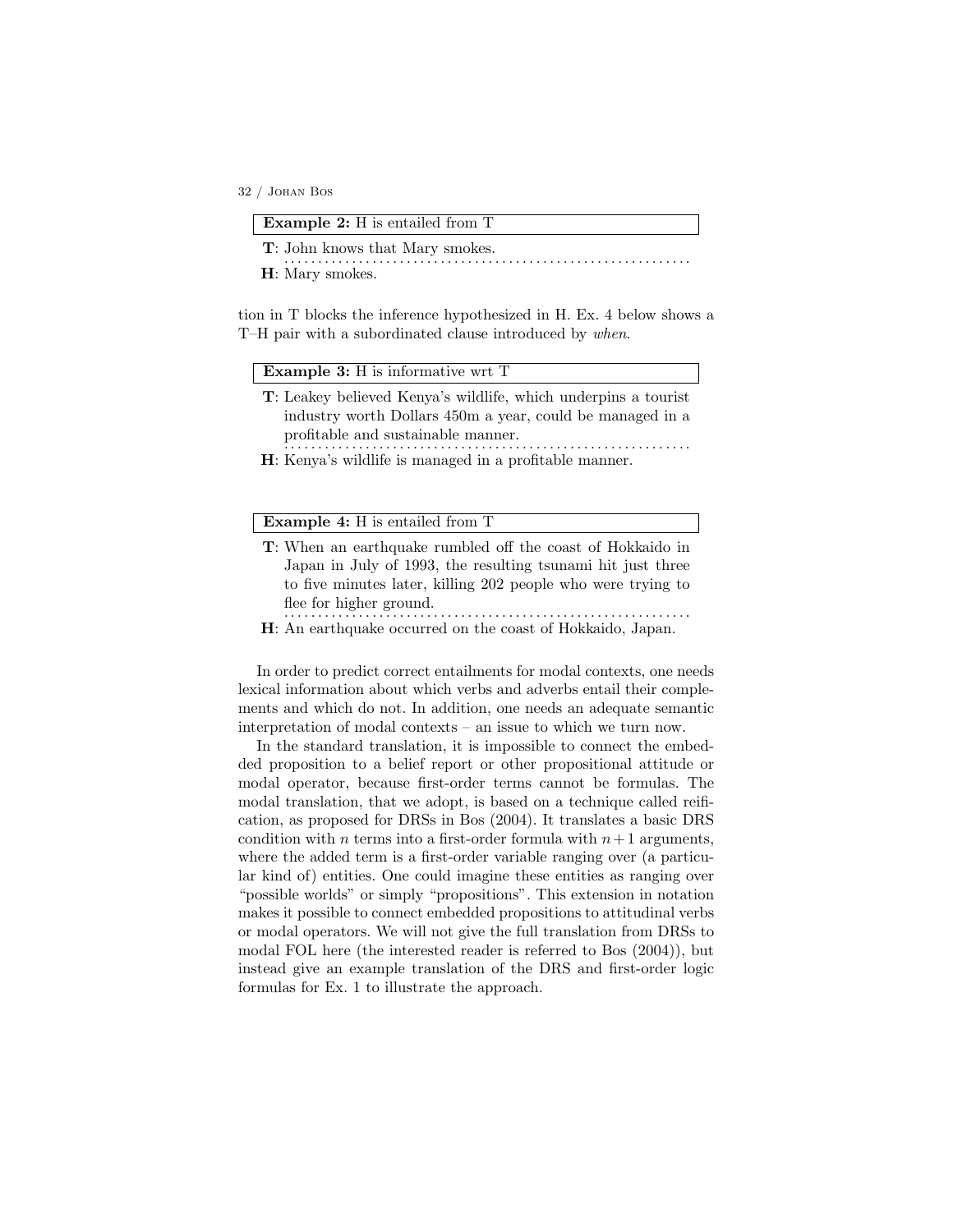Is there a place for logic in recognizing textual entailment? / 33



The modal first-order translation above does not admit that Mary smokes, because the event where Mary smokes is established in connection with possible world p, which is not necessary the same as w, the actual world. But for certain verbs or other syntactic constructions we will add background knowledge axioms that force to make the actual world identical with a subordinated situation. We show how to do so in Section 5, but first we discuss how first-order theorem proving is integrated in our RTE framework.

## 4 Theorem Proving

In this section we show how to use off-the-shelf theorem provers for the task of recognizing textual entailment. Apart from checking whether there is an entailment between T and H, they can also be used for checking whether T or H contains contradictions or tautologies, or whether T and H together are contradictory or not. Such tests are also important in RTE, and we will discuss them first. We refer to them as consistency checking.

Consistency checking is important, because without doing so we might predict false entailments. In logic, anything follows from a contradiction. Hence, if T is inconsistent, H would automatically follow. It is questionable whether this is a desired outcome in the context of RTE. Consider the following example:

| <b>Example 5:</b> Word Sense Ambiguity                                                                                     |  |
|----------------------------------------------------------------------------------------------------------------------------|--|
| $\mathbf{T}$ : A fan is a useful instrument.                                                                               |  |
| $\mathbf{r}$ , and it is a set of $\mathbf{r}$ , and $\mathbf{r}$ , and $\mathbf{r}$ , and $\mathbf{r}$ , and $\mathbf{r}$ |  |

H: The workers used a fan to prevent overheating.

In Ex. 5, the text T contains the ambiguous noun *fan*. Word sense disambiguation is a hard task and an RTE system might make the mistake of assigning the sense of *sports fan* or *admirer* to the noun *fan*, instead of the device sense. Together with the knowledge that people (sports fans, admirers) are disjoint from artifacts (instruments, de-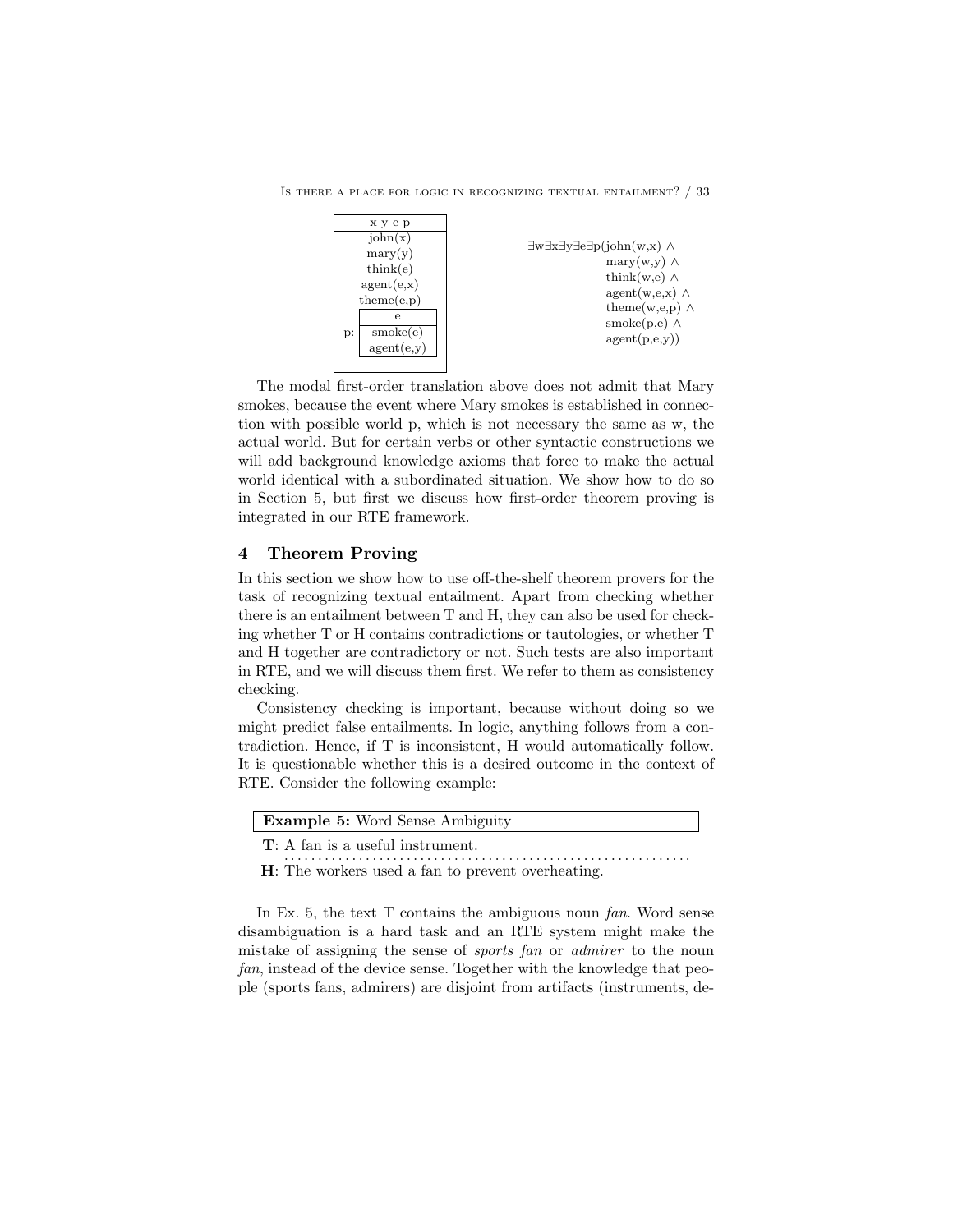vices), this would lead to an inconsistent T. As a result, the RTE system would predict an entailment for Ex. 5.

Clearly, it would help an RTE system if such situations could be detected automatically. For instance, detection of a contradiction in T could give the RTE system reason to revise its background knowledge, even though as far as we know such systems have not been realized yet. Similarly, a clever RTE system would detect that the semantically ill-formed T in Ex. 6 is inconsistent, because an event cannot happen in the past as well as in the future. Examples of this kind do not occur in the current RTE data sets, but in real-world applications noisy data could yield such ill-formed texts.

Example 6: Inconsistent T

T: David Beckham had a tendon rupture tomorrow.

H: David Beckham was fortunate.

For similar, logical reasons, we need to verify whether H is consistent or not. Because if H turns out to be inconsistent, checking whether T entails H boils down to verifying whether T is inconsistent, which is not the original goal of the inference task. Furthermore, we want to check whether T and H taken together are inconsistent. If this is so, we want to predict a non-entailment (for a two-way classification of entailment prediction), or report a contradiction between T and H (in the case of a three-way classification of entailment prediction).

In sum, we need to check whether T is consistent, H is consistent, and  $T\wedge H$  is consistent. We do this by translating them to modal firstorder logic, and trying to prove their negation. At the same time we attempt to find a counter-model by using a finite model builder. If a counter-model is found, the theorem prover can be halted, which is a way to save valuable resources (time and memory). In addition, we try to find a proof for  $T \to H$  (or the logically equivalent  $\neg(T \wedge \neg H)$ ). Table 1 summarizes the situation.<sup>4</sup>

# 5 Adding Background Knowledge

For a good performance on RTE examples not only translations of T and H in (modal) first-order logic are required—what is crucial for an increase in recall is a set of background knowledge axioms. Such axioms

 $4$ One could also extend the inference tasks by explicitly verifying whether T and H are tautologies or not. If T is logically valid (i.e. a tautology), then it would not make sense to test whether T entails H. Similarly, if H is a validity, T would always entail it.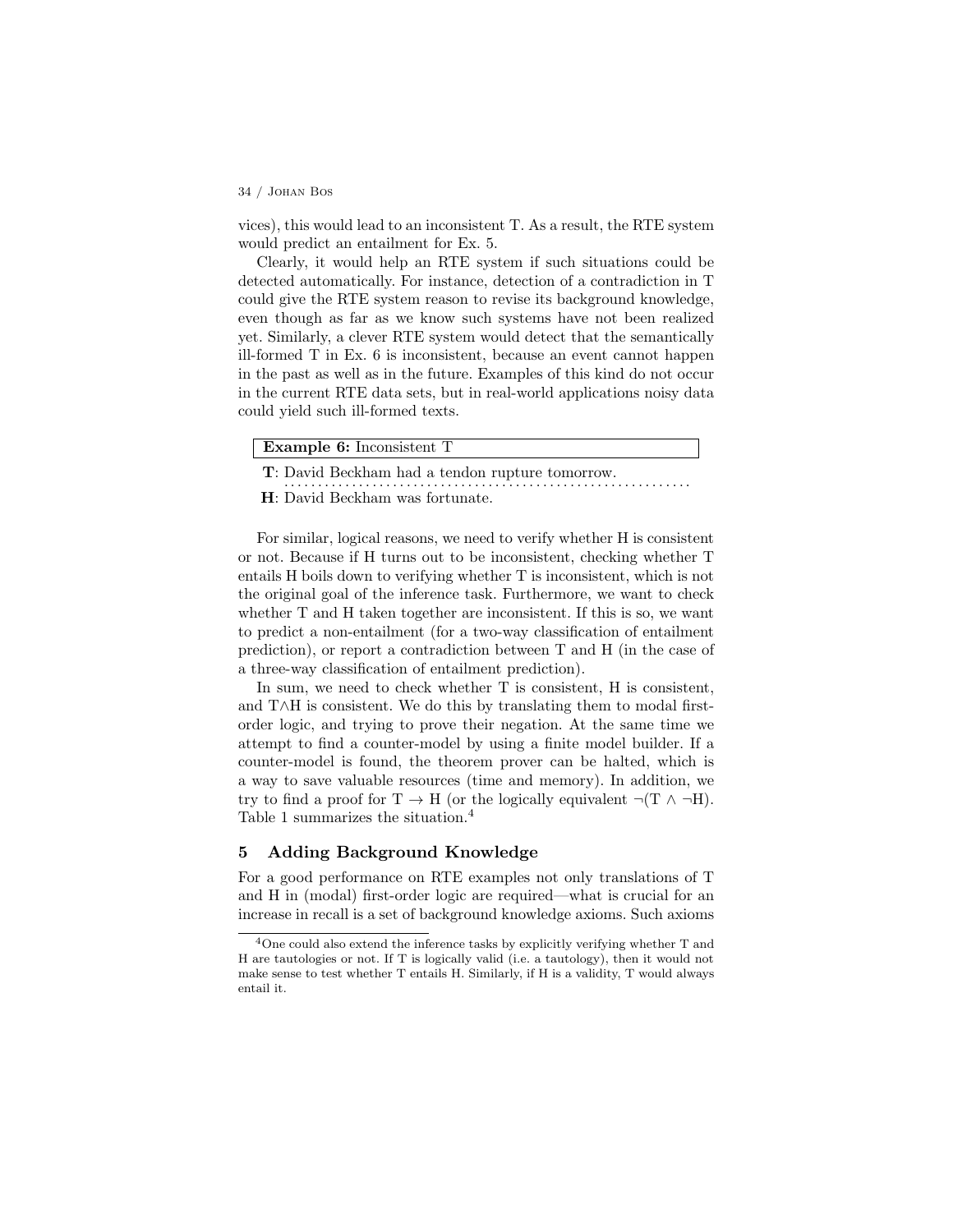TABLE 1: Inference Tasks for RTE and corresponding predictions based on proofs or countermodels.

| Input                   | Output |       |                                                                        |       |       |
|-------------------------|--------|-------|------------------------------------------------------------------------|-------|-------|
| $\neg$ T                | proof  | model | model                                                                  | model | model |
| $\neg$ H                |        | proof | model                                                                  | model | model |
| $\neg(T \wedge H)$      |        |       | proof                                                                  | model | model |
| $\neg(T \wedge \neg H)$ |        |       |                                                                        | proof | model |
|                         |        |       | <b>Prediction</b> unknown unknown contradiction entailment informative |       |       |

need to be stated in modal first-order logic too, and can be added to the inference requests, simply as additional background theory. In the inference examples above, this can be achieved by replacing T by (BK  $\wedge$  T). This is one of the attractive sides of a logic-based approach: background knowledge can be supplied in a modular way.

Axioms are generally of the form  $\forall w \forall x (\phi(w,x) \rightarrow \psi(w,x))$ , where  $\phi$  and  $\psi$  denote first-order formulas. Here we discuss three types of background knowledge axioms:

- 1. Axioms automatically derived from synonym and hyponym relations between WordNet synsets;
- 2. Manually encoded axioms for propositional embeddings;
- 3. Complex axioms automatically derived from positive RTE pairs.

The number of general background knowledge axioms can be very large. But given a textual entailment problem, we do not want to give irrelevant background knowledge to the theorem prover and waste its resources. It remains an interesting research challenge to select appropriate axioms—axioms that are likely to increase the chance of finding a proof.

A simple way to solve this problem is to associate *triggers* with axioms (Blackburn and Bos 2005). The non-logical symbols in meaning representations are useful triggers for many types of axioms, as long as axioms themselves are not able to initiate the triggering of new axioms, thereby risking a chain reaction resulting in the selection of the entire knowledge base. Following this approach, each type of axiom is illustrated by a T–H pair that triggers it.

#### Axioms derived from WordNet

Let us start with axioms derived from the WordNet relations. Consider Ex. 7. In WordNet (Fellbaum 1998), the first sense of the noun *role* is a hyponym of the second sense of *duty*, which in turn is a hyponym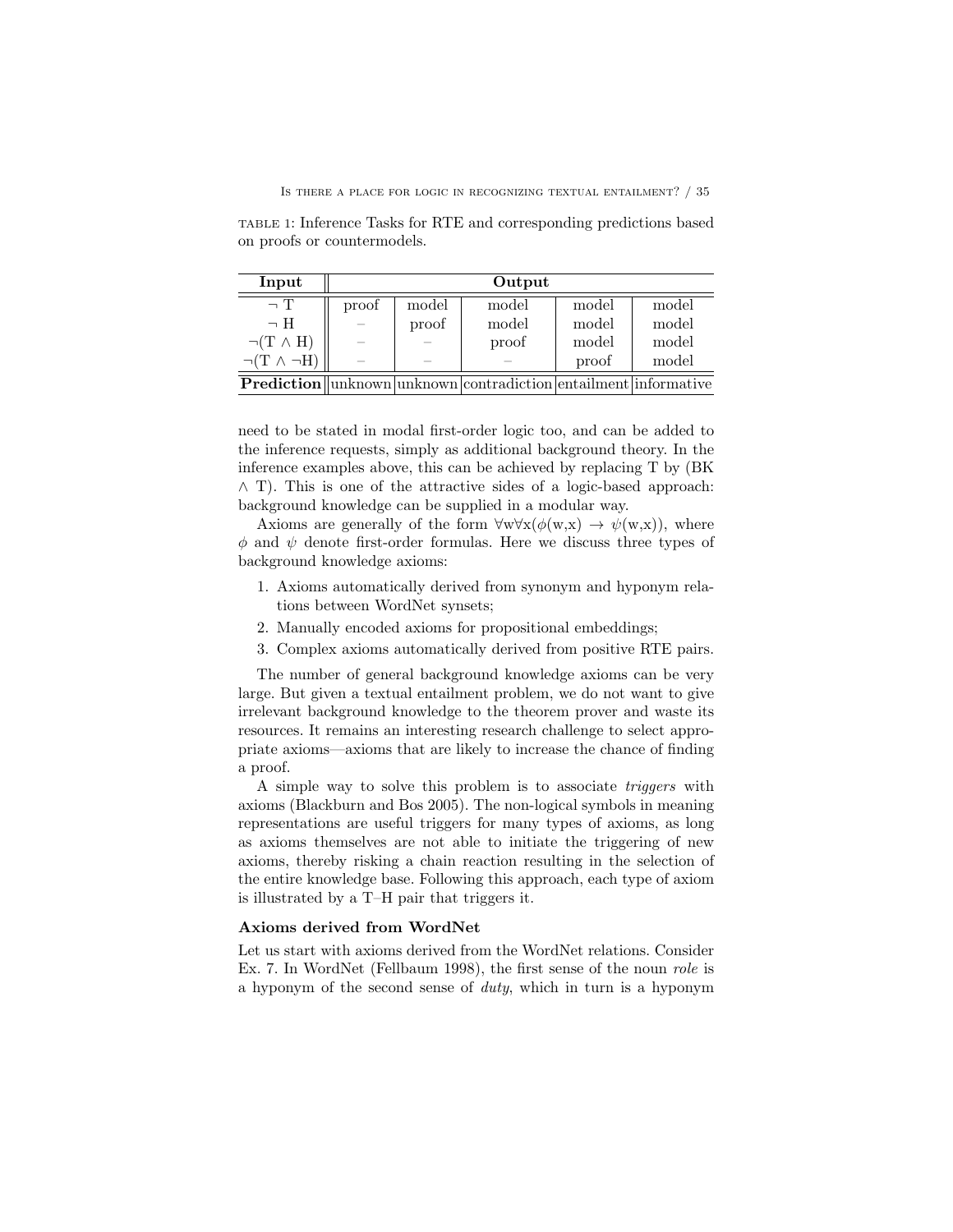of the first sense of *activity*. Similarly, *murder* is a hyponym of *kill* in WordNet, enabling a proof for Ex. 8. We note in passing that this example also demonstrates the benefits from a deep linguistic analysis that assigns syntactically equivalent meaning representations to active and passive forms, as our system does.

| <b>Example 7:</b> T entails H, hyponymy                                                                                                              |
|------------------------------------------------------------------------------------------------------------------------------------------------------|
| <b>T</b> : The World Bank has also been criticized for its role in<br>financing projects.<br>$H1$ . The World Bank is criticized for its activities. |
| <b>Example 8:</b> T entails H, active-passive alternation                                                                                            |
| <b>T</b> : Lennon was murdered by Mark David Chapman outside the<br>Dakota on Dec. 8, 1980.<br><b>H</b> : Mark David Chapman killed Lennon.          |

| <b>Example 9:</b> T entails H, synonymy |  |  |  |  |
|-----------------------------------------|--|--|--|--|
|-----------------------------------------|--|--|--|--|

- T: The two presidents, Bush and Chirac, were honored with a 21-gun salute. ............................................................
- H: The two presidents, Bush and Chirac, were honoured with a 21-gun salute.

The WordNet hyponym relation is translated into first-order logic as an implication. As we use the modal translation, we need to include possible worlds in the generated background knowledge. As a consequence, we end up with the following set of axioms for the examples above:

```
\forall w(posisible-world(w) \rightarrow \forall x(n1role(w,x) \rightarrow n2duty(w,x)))\forall w(possible-wordd(w) \rightarrow \forall x(n2duty(w,x) \rightarrow n1work(w,x)))\forall w(\text{possible-world}(w) \rightarrow \forall x(n1work(w,x) \rightarrow n1activity(w,x)))\forall w(possible-world(w) \rightarrow \forall x(v1murder(w,x) \rightarrow v1kill(w,x)))
```
It is easy to see that such axioms can be systematically generated from WordNet.<sup>5</sup> Apart from hyponyms, we can also explore synonyms

<sup>5</sup>Note that the non-logical symbols are composed using part-of-speech information (noun, verb, modifier) and a sense number, to avoid unwanted clashes of symbols derived from the same words with different meanings. That is, we want to have different non-logical symbols for the noun  $fly$ , the verb  $fly$ , and the adjective  $fly$ , because they mean different things. Similarly, we would like to distinguish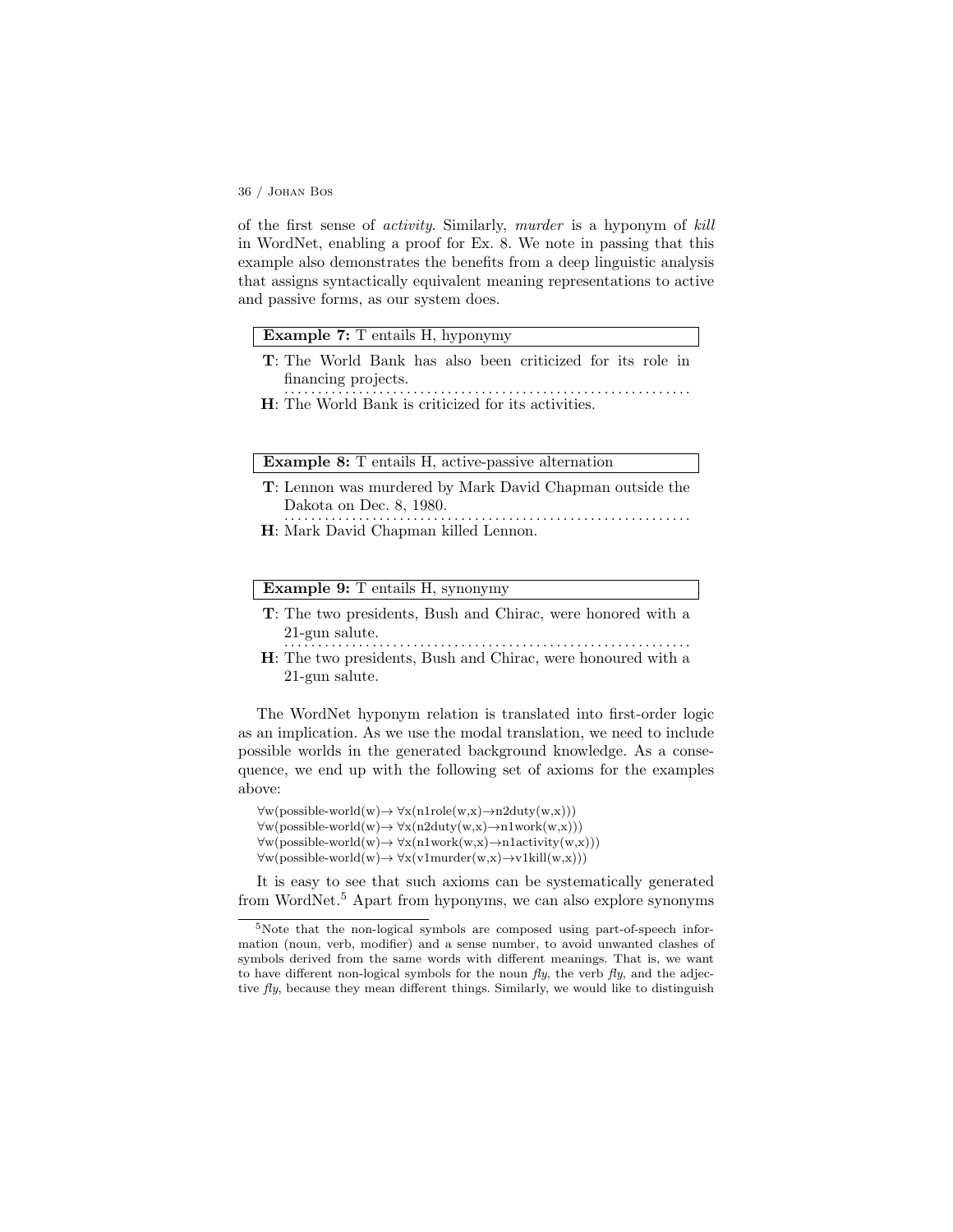stored in WordNet. In WordNet, synset members are considered to correspond to equivalent concepts. A case in point is Ex. 9, where we can observe that *honor* and *honour* are members of the same synset in WordNet. Members of the same synset are translated into axioms with a bi-implication. Returning to Ex. 9, we trigger the following axiom:

 $\forall w(possible-wordd(w) \rightarrow \forall x(v1honor(w,x) \leftrightarrow v1honour(w,x)))$ 

There is more information in WordNet that could form the basis for background knowledge axioms. The antonymy relation found between adjectives is a good candidate. But other lexical resources could supply useful information too. The NomLex database (Meyers et al. 1998) provides information about normalizations, thereby making it possible to compute background knowledge axioms that relate concepts and events.

## Axioms for embedded contexts

The axioms for embedded contexts all follow the same pattern. They are manually picked for sentential complement verbs like *know*, *regret*, *say*, *report*, *tell*, *reveal*, as well as for sentential adverbs such as *because*, *although* and *when*, that presuppose their subordinated sentential argument. They are manually selected because existing lexical resources such as WordNet do not contain this information. Ex. 10 illustrates the idea behind this type of axioms:

| <b>Example 10:</b> T entails H, sentential complement                                                                                                          |  |  |  |
|----------------------------------------------------------------------------------------------------------------------------------------------------------------|--|--|--|
| T: Authorities say Monica Meadows, who has appeared in<br>catalogs and magazines, is in stable condition.<br><b>H</b> : Monica Meadows is in stable condition. |  |  |  |
|                                                                                                                                                                |  |  |  |

The required background knowledge is that the information of the theme of a *saying* event also holds in the world in which this event was expressed. The relevant axiom is the following.

 $\forall w(\text{possible-world}(w) \rightarrow \forall x \forall y(v1say(w,x) \land r1theme(w,x,y) \leftrightarrow w = y))$ 

This axiom template is accurate for factive verbs, but in general not for reporting verbs.<sup>6</sup> All what is said is not necessarily true, and we would like to exclude, for instance, liars. In Ex. 10, it is the source of

between the different senses of words. For example, n2duty is the symbol for the second noun sense of the word *duty*.

<sup>6</sup>There is also a connection with presupposition projection here (Beaver 1997). Factive verbs such as *regret* presuppose their propositional complement. If presupposition projection is implemented by the semantic formalism, then these axioms would not be needed.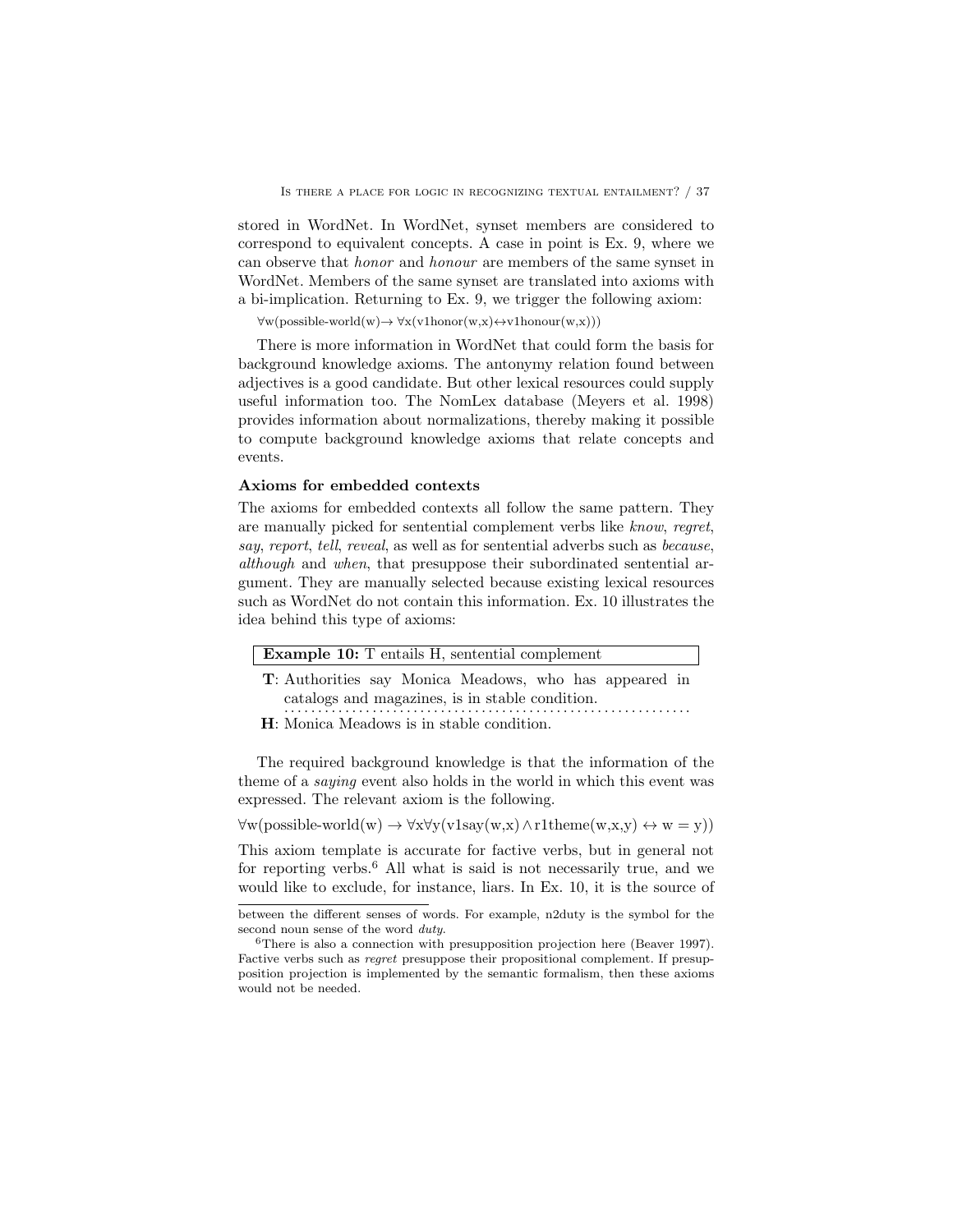the information, the *authorities*, that cause the textual entailment of H with respect to T. In fact, in most newspaper examples reporting verbs entail the content of their propositional complement. In general however, one wants to strengthen the axioms of reporting verbs, by including a constraint on the reliability of the agent of the reporting event.

## Automatically learned axioms

The third type of axiom can be automatically learned from positive T– H pairs of the available RTE data sets (Ihsani 2012). The idea here is to identify a pattern between two entities that appear both in T and H. If the same pattern is observed in different  $T-H$  pairs, then this indicates that it might be a valid and useful background knowledge axiom. In Ex. 11, the complex relations between *Tilda Swinton* and *White Witch* in T and H suggest the axiom that "X playing a role as Y implies that X plays the part of Y".

#### Example 11: T entails H, complex axiom

- T: Tilda Swinton has a prominent role as the White Witch in The Chronicles of Narnia: The Lion, The Witch and The Wardrobe, coming out in December. ............................................................
- H: Tilda Swinton plays the part of the White Witch.

Ihsani (2012) presents a method to automatically generate such axioms from positive T–H pairs, and tested on negative T–H pairs (inclusion of a learned axiom should not result in a proof). The axiom automatically generated for the above example is:

 $\forall w(possible-world(w) \rightarrow$  $\forall x \forall y \forall z (\exists e(have(w,e) \land agent(w,e,x) \land them(w,e,y) \land$  $role(w,y) \land as(w,y,z)) \rightarrow$  $\exists e(\text{play}(w,e) \land agent(w,e,x) \land theme(w,e,y) \land part(w,y) \land of(w,y,z))))$ 

Lin and Pantel (2001) present an unsupervised algorithm, DIRT, for discovering inference rules, such as *X is the author of*  $Y \approx X$  writes *Y*, by applying the distributional hypothesis to syntactic dependency analysis. The method of Ihsani (2012) could be viewed as a variation of this, but differs in the level of supervision during learning (DIRT is unsupervised). The level of linguistic analysis is also different, as DIRT produces (non-directional) surface string paraphrases, and Ihsani's method yields (directional) first-order axioms. In general, Ihsani's method produces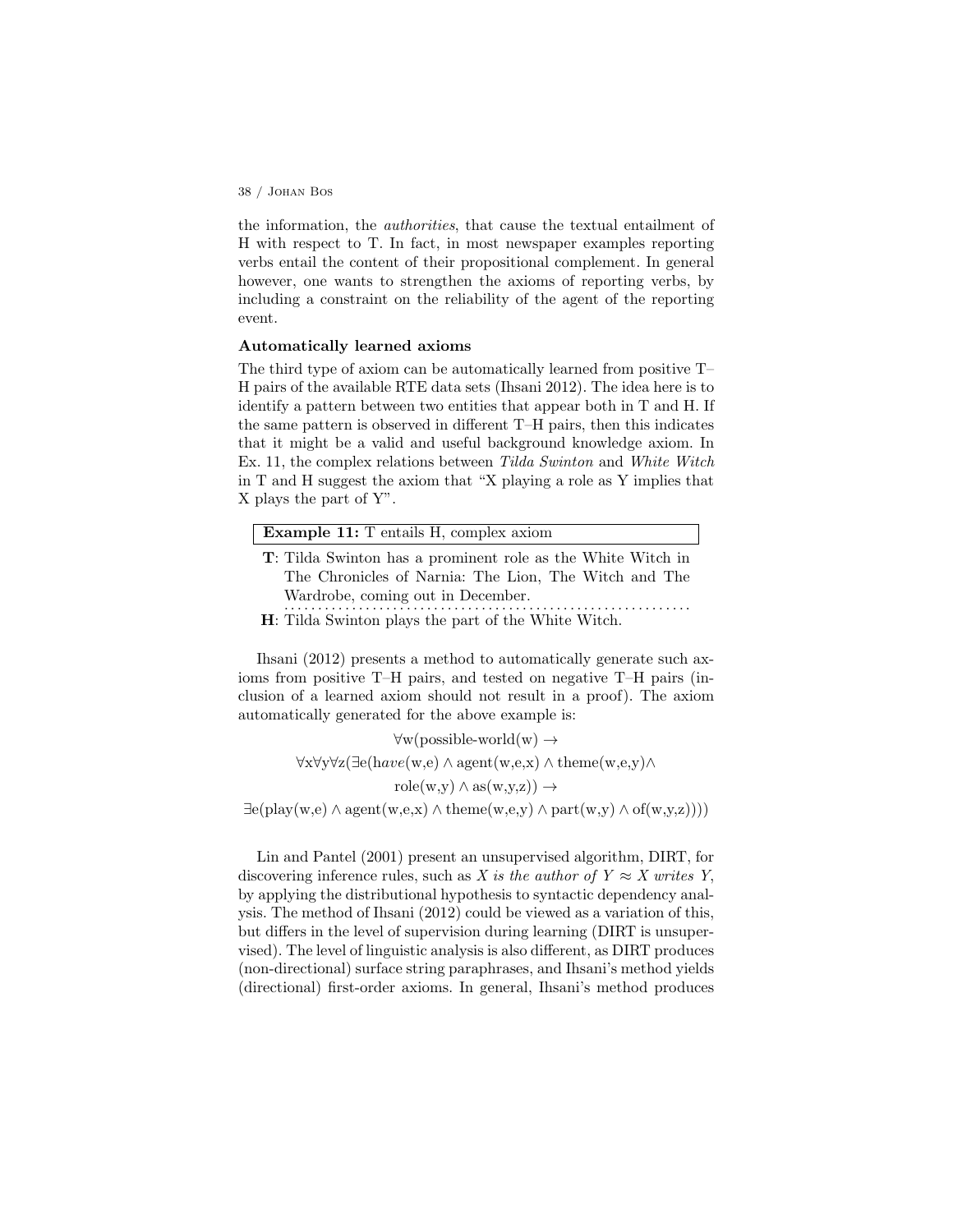axioms with high precision and low recall, while DIRT tends to yield opposite results (Szpektor et al. 2007).

## 6 Implementation and Evaluation

The framework presented before has been implemented in a complete RTE system known as Nutcracker. The system (including source code) is distributed as part of the C&C tools (Clark and Curran 2004). A description of the most important components of this complex system follows below.

The Nutcracker system has a traditional pipeline architecture of components, starting with a tokenizer, POS tagger, lemmatizer (Minnen et al. 2001) and named entity recognizer. This is followed by syntactic and semantic parsing. The meaning representations are produced by the semantic interpreter Boxer (Bos 2008), which works on the output of the C&C parser, based on Combinatory Categorial Grammar. Boxer performs pronoun resolution, presupposition projection, thematic role labeling and assigns scope to quantifiers, negation and modal operators.

The coverage of the pipeline—meaning the percentage of examples for which a semantic representation could be produced—on RTE examples is high, reaching nearly 98% on the examples of the RTE data sets. Remember that the parser's statistical model is not specifically trained on examples of these data sets. The NLP pipeline formed by the C&C tools and Boxer is therefore suitable for a task such as RTE, contrary to what MacCartney et al. (2006) suggest. Note however, that high coverage does not always mean high correctness, but at present no corpora with gold-standard annotated semantic representations are available to measure accuracy.

The end of the pipeline is formed by a theorem provers and model builders. Any theorem prover for first-order logic could be used, in theory. In practice, there is quite a lot of choice, thanks to the active area of automated deduction that offers various efficient state-of-theart provers for research purposes. The Nutcracker systems allows us to plug in several different provers, among them Vampire (Riazanov and Voronkov 2002), Otter (McCune and Padmanabhan 1996), and Bliksem (De Nivelle 1998). Vampire is currently the highest-ranked prover in CASC, the annual competition for inference engines (Sutcliffe and Suttner 1997), and it also gives the best results on RTE examples.

In addition to a theorem prover, a model builder is needed to find counter-models. Again, various model builders can be used with Nutcracker, including Mace (McCune 1998) and Paradox (Claessen and Sörensson 2003). Following Blackburn and Bos (2005), for each in-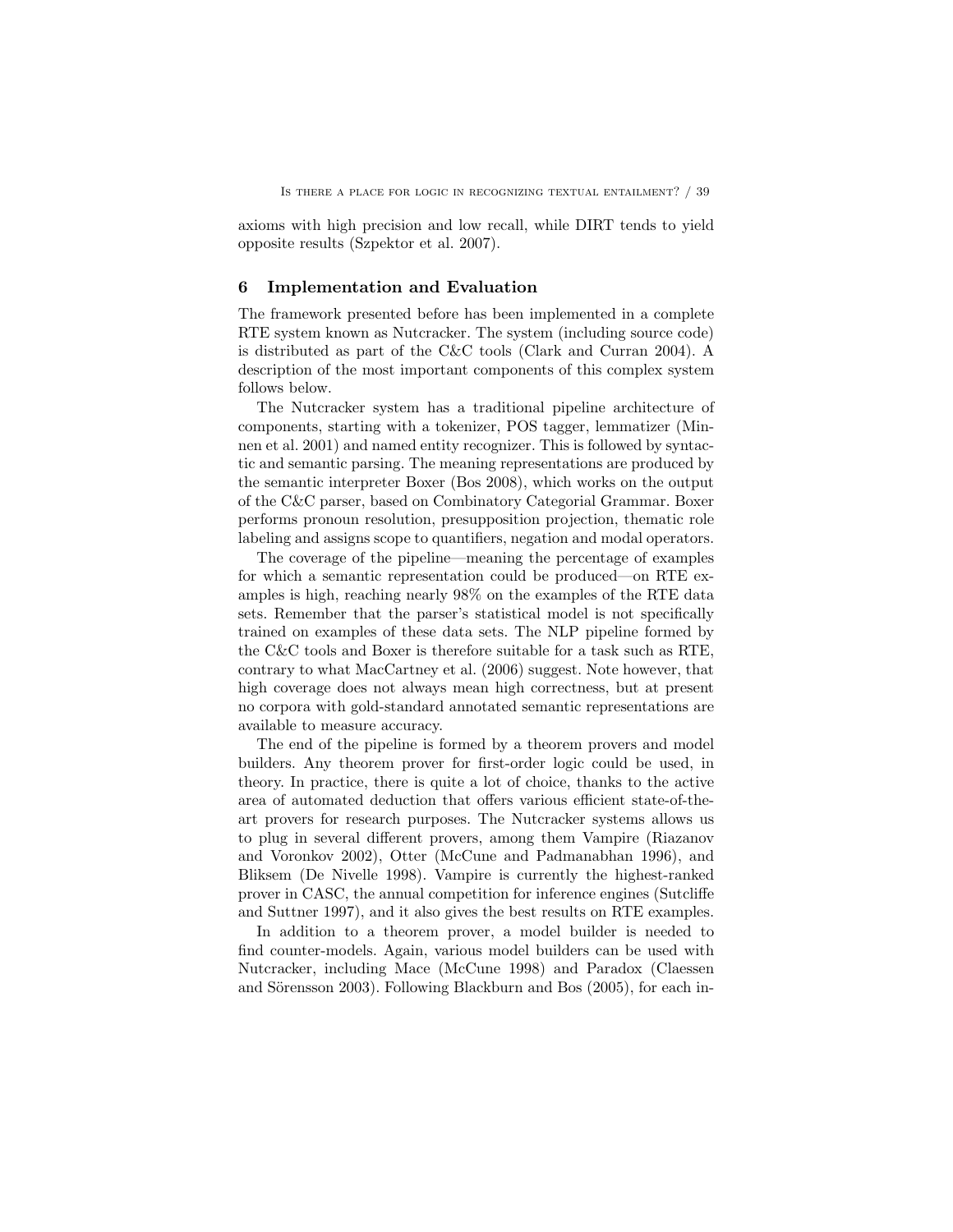ference problem the theorem prover and model builder work in parallel, where the model builder gets the negated input of the theorem prover. If a proof is found for problem  $\neg \phi$ , the model builder is halted because it would never be able to find a model for  $\phi$ —if a model is found for  $\phi$ , the theorem prover is halted because it would never be able to find a proof for  $\neg \phi$ .

The model builder searches for models up to a specified domain size *n*, and terminates if it cannot construct a model for sizes  $1 - n$ . In theory, because first-order logic is semi-decidable, the combination of theorem proving and finite model building always terminates with one of three results: (i) proof found, (ii) no proof but finite counter-model found of size *n*, or (iii) no proof and no model for size *n* (for instance for inputs that have non-finite counter-models). Case (i) succeeds if we give enough resources (time and space) to the theorem prover, but in practice we use a time-out. For case (ii) by specifying the maximum domain size as high as possible while maintaining reasonable response times. Case (iii) is one that we wish to avoid in practice.

The performance of Nutcracker, without supplying background knowledge axioms, on the RTE data sets shows that only few proofs are found (61 for all the 3,200 examples RTE-2 and RTE-3 data sets) but with high precision (54 correct, yielding 88.5%). This shows that, without appealing to further background knowledge, a high-precision performance paired with a low recall is achieved. This is not a big surprise. Many of the examples from the RTE data sets require additional information to draw the wanted inferences. Ihsani (2012) shows that some of these background knowledge axioms can be retrieved using supervised learning. Axioms based on synonym and hyponym relations extracted from WordNet give only a small increase of recall (12 extra proofs found, of which 11 correct). WordNet relations combined with modality axioms gives a further increase in recall  $(21 \text{ extra proofs})$ found, of which 18 correct). Adding automatically generated axioms based on positive T–H pairs yields 52 extra proofs, of which 46 correct (Ihsani 2012). These numbers indicate that recall can be increased without a loss of precision, when appropriate background knowledge can be selected.

## 7 Related Work

Compared to other RTE approaches, closely related to the "logical approach" are systems based on Natural Logic. The Natural Logic approach is an interesting alternative to logical inference because it is more flexible (resulting in more robust systems) yet based on local log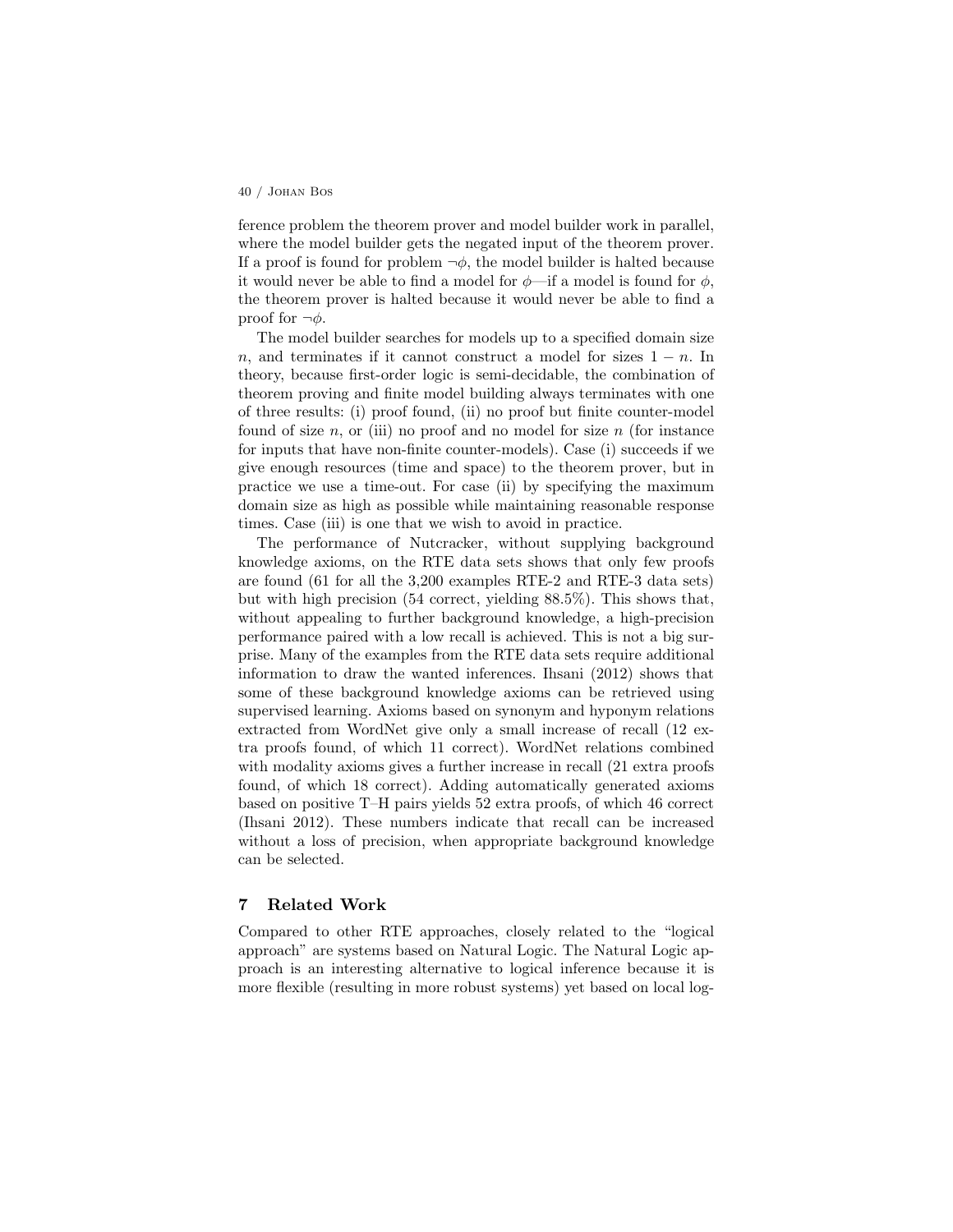ical inferences. The best known example (and implementation) in this tradition is NatLog (MacCartney 2009), which we will compare to our Nutcracker system.

Given an RTE pair T–H, NatLog works by a sequence of components, to wit (1) parsing T and H; (2) aligning T and H with a sequence of local edit operations turning T into H; (3) predicting entailment relations for each of these local edit operations; (4) joining the local entailment relations to produce an entailment prediction for the entire T–H pair. The NatLog system uses lexical resources (including Word-Net and NomBank) and also information on string similarity to predict local entailments, with the help of a statistical classifier.

The Natural Logic approach is interesting because it does not use the full power of FOL (in fact, as MacCartney (2009) shows, it is incomplete), yet it makes use of (local) logical inference and performs well on tasks such as RTE, with a lower precision than Nutcracker, but with a much higher recall (MacCartney 2009). A disadvantage of the approach is that the alignment procedure excludes texts consisting out of more than one sentence.

Like the background knowledge axioms for the Nutcracker system, the NatLog system has to get the local entailment predictions from external resources, and for an informative comparison it would be interesting to see how well NatLog would perform without appealing to lexical resources and similarity measurements. Equally interesting, it would be an informative exercise to translate the local inference rules obtained by the NatLog system, transform them into first-order axioms, and feed them into the Nutcracker system, and measure performance differences.

# 8 Conclusion

The logical approach to RTE is costly—one needs to perform all steps of linguistic analysis ranging including detailed syntactic and semantic analysis. Current semantic parsers reach high coverage and are able to produce reasonably adequate semantic representations for RTE. This is at least what the available data sets for RTE suggest. Translating T–H pairs into first-order formulas result in input that state-of-the-art theorem provers can easily digest most of the time, reaching high precision. Nonetheless, without additional background knowledge, recall is low. Such background knowledge can be provided as additional firstorder axioms, but they are hard to generate in a domain-independent manner. Experiments shows however that such additional background knowledge raises recall without a (big) loss in precision. The bottle-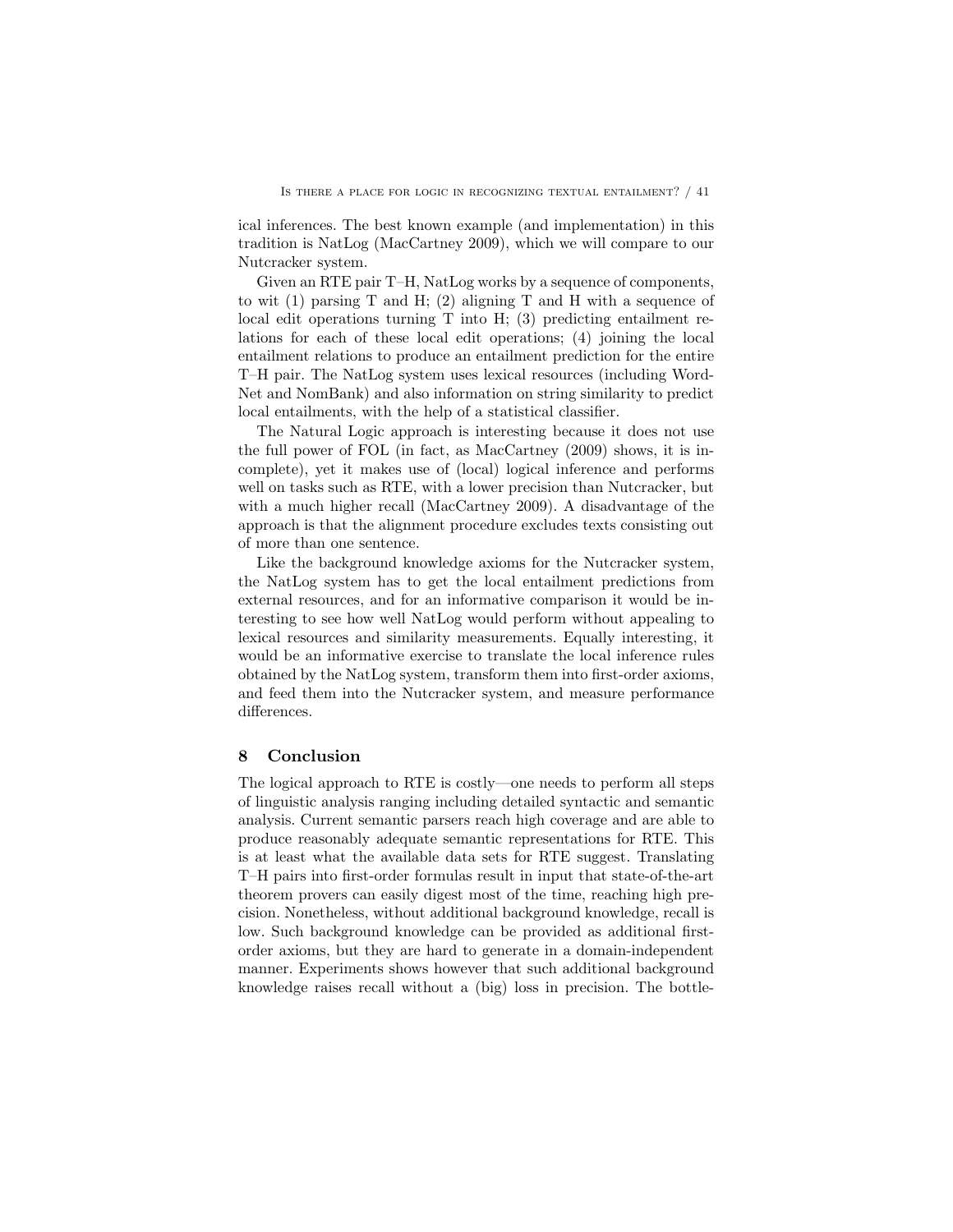neck of logical inference in RTE is not the inability to translate text to logical formulas as; it is not the performance of theorem provers; but it is the lack of a systematic way to produce relevant background knowledge.

#### References

- Balduccini, M., C. Baral, and Y. Lierler. 2008. Knowledge representation and question answering. In V. Lifschitz, F. van Harmelen, and B. Porter, eds., *Handbook of Knowledge Representation*, pages 779–819. Elsevier.
- Beaver, David Ian. 1997. Presupposition. In J. Van Benthem and A. Ter Meulen, eds., *Handbook of Logic and Language*, chap. 17, pages 939–1008. Elsevier, MIT.
- Blackburn, P. and J. Bos. 2005. *Representation and Inference for Natural Language. A First Course in Computational Semantics*. CSLI.
- Bos, Johan. 2004. Computational semantics in discourse: Underspecification, resolution, and inference. *Journal of Logic, Language and Information* 13(2):139–157.
- Bos, Johan. 2008. Wide-Coverage Semantic Analysis with Boxer. In J. Bos and R. Delmonte, eds., *Semantics in Text Processing. STEP 2008 Conference Proceedings*, vol. 1 of *Research in Computational Semantics*, pages 277–286. College Publications.
- Bos, Johan and Katja Markert. 2005. Recognising textual entailment with logical inference. In *Proceedings of the Conference on Empirical Methods in Natural Language Processing*, pages 628–635.
- Chierchia, Gennaro and Sally McConnell-Ginet. 1991. *Meaning and Grammar. An Introduction to Semantics*. The MIT Press.
- Claessen, K. and N. Sörensson. 2003. New techniques that improve macestyle model finding. In P. Baumgartner and C. Fermüller, eds., *Model Computation – Principles, Algorithms, Applications (Cade-19 Workshop)*, pages 11–27. Miami, Florida, USA.
- Clark, Stephen and James R. Curran. 2004. Parsing the WSJ using CCG and Log-Linear Models. In *Proceedings of the 42nd Annual Meeting of the Association for Computational Linguistics (ACL '04)*, pages 104–111. Barcelona, Spain.
- Curran, James, Stephen Clark, and Johan Bos. 2007. Linguistically Motivated Large-Scale NLP with C&C and Boxer. In *Proceedings of the 45th Annual Meeting of the Association for Computational Linguistics Companion Volume Proceedings of the Demo and Poster Sessions*, pages 33–36. Prague, Czech Republic.
- Dagan, Ido, Oren Glickman, and Bernardo Magnini. 2006. The PASCAL recognising textual entailment challenge. In *Lecture Notes in Computer Science*, vol. 3944, pages 177–190.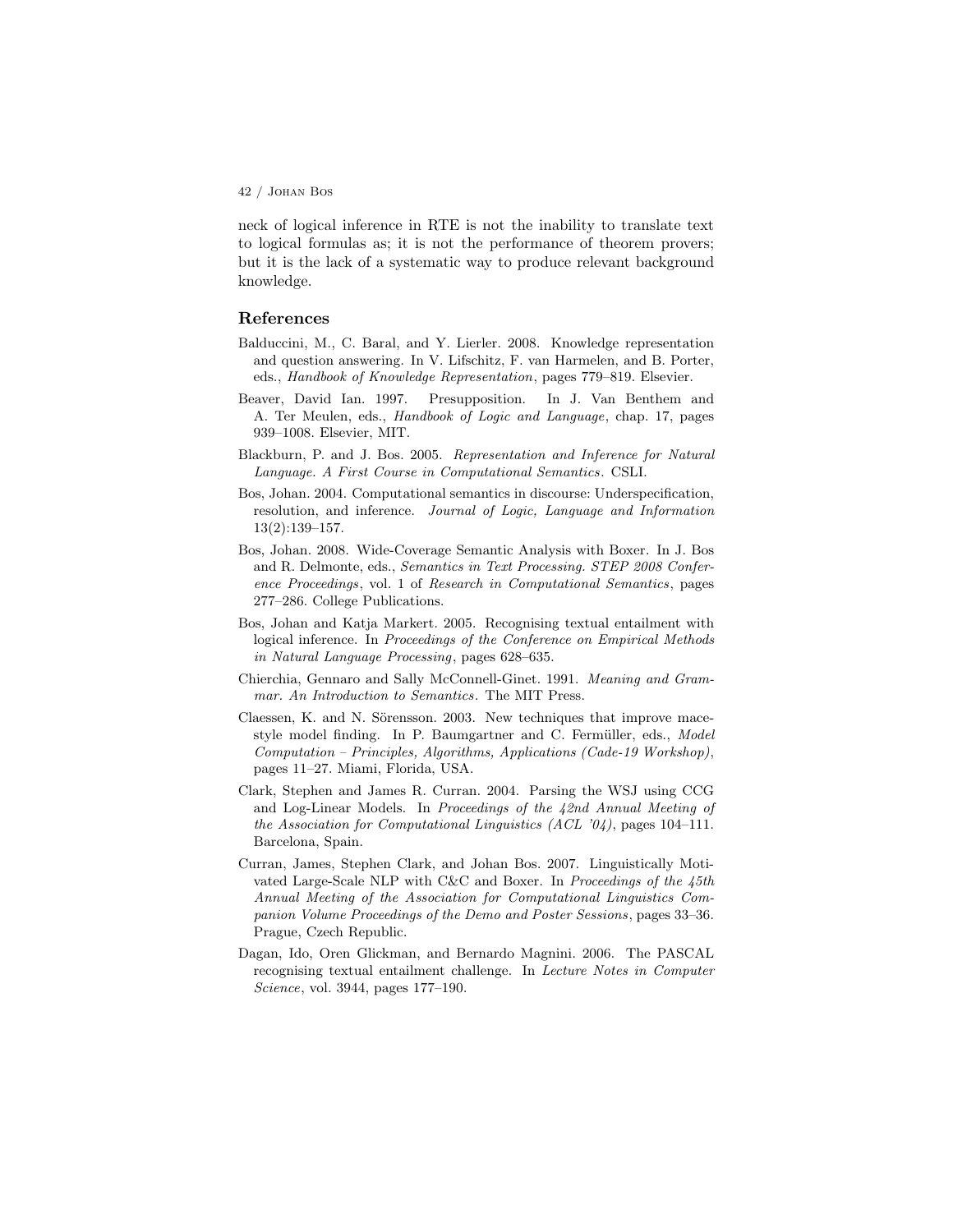- De Nivelle, Hans. 1998. A Resolution Decision Procedure for the Guarded Fragment. In *Automated Deduction - CADE-15. 15th International Conference on Automated Deduction*, pages 191–204. Springer-Verlag Berlin Heidelberg.
- Fellbaum, Christiane, ed. 1998. *WordNet. An Electronic Lexical Database*. The MIT Press.
- Gamut, L.T.F. 1991. *Logic, Language, and Meaning. Volume II. Intensional Logic and Logical Grammar* . Chicago and London: The University of Chicago Press.
- Heim, Irene and Angelika Kratzer. 1998. *Semantics in Generative Grammar*. Malden and Oxford: Blackwell.
- Ihsani, Annisa. 2012. *Automatic Induction of Background Knowledge Axioms for Recognising Textual Entailment*. Master's thesis, University of Groningen.
- Kamp, Hans and Uwe Reyle. 1993. *From Discourse to Logic; An Introduction to Modeltheoretic Semantics of Natural Language, Formal Logic and DRT*. Dordrecht: Kluwer.
- Lin, Dekang and Patrick Pantel. 2001. DIRT—discovery of inference rules from text. In *Proceedings of the ACM SIGKDD Conference on Knowledge Discovery and Data Mining*, pages 323–328.
- MacCartney, Bill. 2009. *Natural Language Inference*. Ph.D. thesis, Stanford University.
- MacCartney, Bill, Trond Grenager, Marie-Catherine de Marneffe, Daniel Cer, and Christopher D. Manning. 2006. Learning to recognize features of valid textual entailments. In *Proceedings of the main conference on Human Language Technology Conference of the North American Chapter of the Association of Computational Linguistics*, HLT-NAACL '06, pages 41–48. Stroudsburg, PA, USA: Association for Computational Linguistics.
- McCune, W. 1998. Automatic Proofs and Counterexamples for Some Ortholattice Identities. *Information Processing Letters* 65(6):285–291.
- McCune, W. and R. Padmanabhan. 1996. *Automated Deduction in Equational Logic and Cubic Curves*. No. 1095 in Lecture Notes in Computer Science (AI subseries). Springer-Verlag.
- Meyers, A., C. Macleod, R. Yangarber, R. Grishman, L. Barrett, and R. Reeves. 1998. Using nomlex to produce nominalization patterns for information extraction. In *Coling-ACL98 workshop Proceedings, The Computational Treatment of Nominals*, pages 25–32. Montreal, Canada.
- Minnen, Guido, John Carroll, and Darren Pearce. 2001. Applied morphological processing of english. *Journal of Natural Language Engineering* 7(3):207–223.
- Muskens, Reinhard. 1996. Combining Montague Semantics and Discourse Representation. *Linguistics and Philosophy* 19:143–186.
- Riazanov, A. and A. Voronkov. 2002. The Design and Implementation of Vampire. *AI Communications* 15(2–3):91–110.